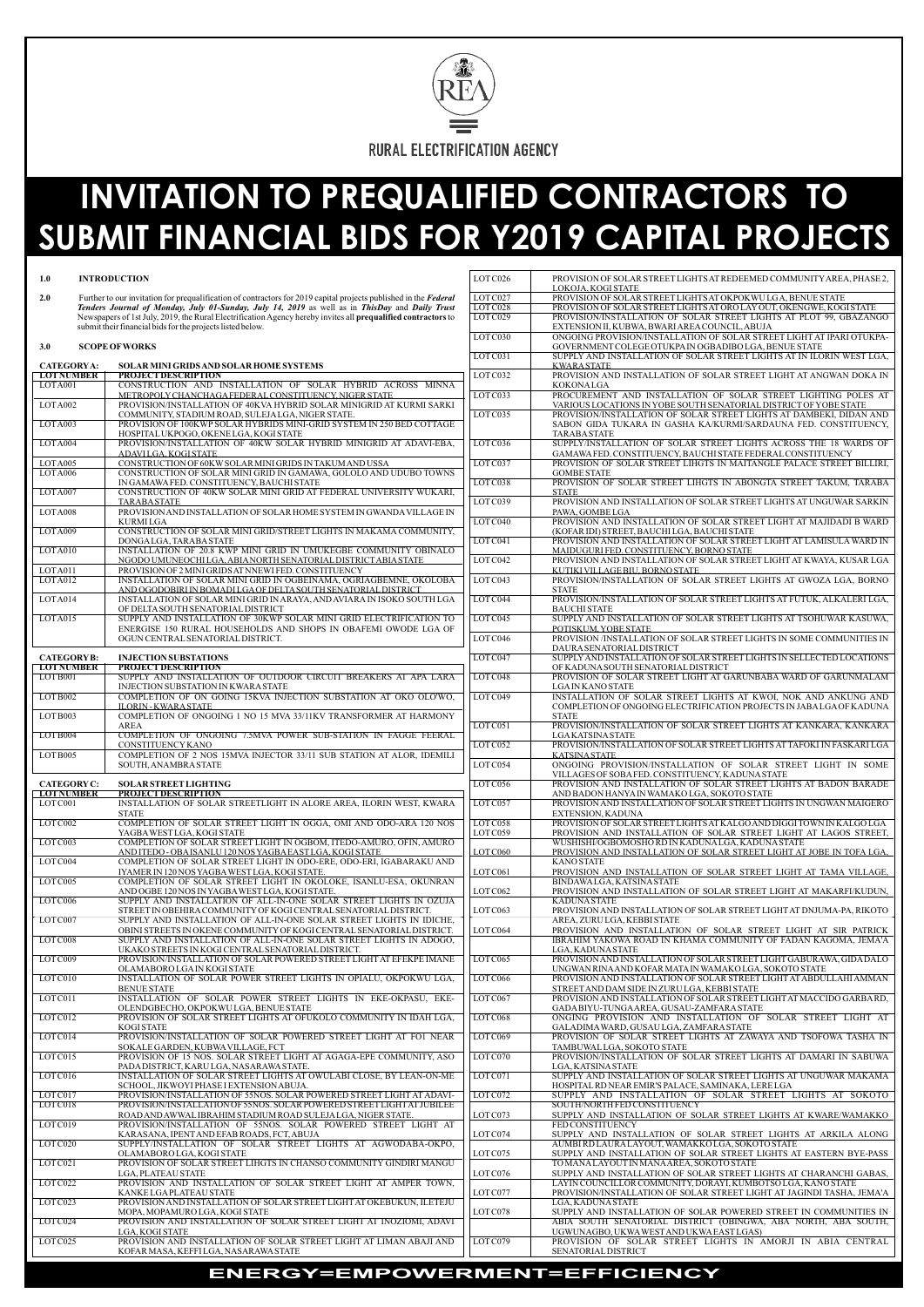| LOT C080          | SUPPLY AND INSTALLATION OF SOLAR STREET LIGHTS AT VARIOUS LOCATIONS IN                                                        | LOT D004                         | ONGOING ELECTRIFICATION OF KWAITA, YEBU IN FCT SENATORIAL DISTRICT                                                           |
|-------------------|-------------------------------------------------------------------------------------------------------------------------------|----------------------------------|------------------------------------------------------------------------------------------------------------------------------|
|                   | ANAMBRANORTH SENATORIAL DISTRICT, ANAMBRA STATE.                                                                              | LOT D006                         | PURCHASE AND INSTALLATION OF 500KVA TRANSFORMER AT FCDA OWNER                                                                |
| LOTC081           | SOLAR STREET LIGHTING SYSTEM, ISHIELU LGA, EBONYI CENTRAL SENATORIAL<br>DISTRICT.                                             | LOT D008                         | OCCUPIER (BEHIND STAMFORD HOTEL) KUBWA FCT, ABUJA.<br>PROVISION & INSTALLATION OF SOLAR STREET LIGHTS IN SELECTED VILLAGES   |
| LOTC082           | PROVISION AND INSTALLATION OF SOLAR POWER STREET LIGHT IN ISIALA                                                              |                                  | ALONG THE KAINJI LAKE IN NIGER NORTH SENATORIAL DISTRICT                                                                     |
|                   | MBANO LGA IN IMO NORTH SENATORIAL DISTRICT.                                                                                   | LOT D009                         | ELECTRIFICATION OF MASUGA, ALALA KABOJI, MAIKURA-SAHORAMI, TUKUNJI,                                                          |
| LOTC083           | PROCUREMENT AND INSTALLATION OF SOLAR POWER STREET LIGHTS AT                                                                  |                                  | AKARE COMMUNITIES IN KONTAGORA, MASHEGU, AND WUSHISHI LGA WITH                                                               |
| LOTC084           | EGBELU-ABAYI ROADS OF OSISIOMA NGWA LGA OF ABIA STATE.<br>PROVISION AND INSTALLATION OF SOLAR STREET LIGHTS TO COMMUNITIES IN |                                  | 500KVA TRANSFORMER IN AKARE AND CHEJI COMMUNITES OF NIGER NORTH                                                              |
|                   | NKWANU/UMUAHIANORTH/SOUTH FEDERAL CONSTITUENCY OF ABIA STATE.                                                                 | LOT D010                         | SENATORIAL DISTRICT<br>PROVISION AND INSTALLATION OF TRANSFORMERS IN ADO ODO OTA, IPOKIA,                                    |
| LOTC085           | INSTALLATION OF SOLAR STREET LIGHT AT EKE-EZIAMA MARKET SOUARE.                                                               |                                  | IMEKO AFO AND YEWA SOUTH LOCAL GOVERNMENTS OF KOGI STATE.                                                                    |
|                   | OPARANADIM AHIAZU MARKET SQUARE, IMO STATE                                                                                    | LOT D011                         | ELECTRIFICATION OF EPE VILLAGE, KARU LGA NASARAWA STATE                                                                      |
| LOTC086           | PROVISION/ INSTALLATION OF SOLAR STREET LIGHTS AT AMIZI IKWUANO LGA                                                           | LOTD012                          | ON-GOING RURAL ELECTRIFICATION OF SABO TANWARI-KOTOKARUFI-LAYOUT                                                             |
| LOTC087           | (ONGOING) OF ABIA STATE<br>INSTALLATION OF SOLAR STREET LIGHT AT NGOGWUGWU VILLAGE IN OJOTA                                   | LOTD013                          | AND OZI IN KOGI STATE<br>ON-GOING ELECTRIFICATION OF SELECTED COMMUNITIES IN AI-KOR-OLLO, OJA                                |
|                   | OBOFIA IN IDEMILI SOUTH LGA OF ANAMBRA STATE                                                                                  |                                  | APO-OGIGO AND IKPOGO-OKPAFE IN EFFOYO OKPOKWULGA OF BENUE STATE                                                              |
| LOTC088           | PROVISION/INSTALLATION OF SOLAR STREET LIGHTS AT BENDE FED.                                                                   | LOTD014                          | REQUEST FOR ELECTRIFICATION OF MAMA TOWN DEVELOPMENT ASSOCIATION                                                             |
|                   | CONSTITUENCY, ABIA STATE                                                                                                      |                                  | IN FARIN RUWA DEVELOPMENT AREA, WAMBA LGA, NASSARAWA STATE                                                                   |
| LOTC089           | PROVISION/INSTALLATION OF SOLAR STREET LIGHTS AT VARIOUS LOCATIONS IN                                                         | LOTD015                          | EXTENSION OF ELECTRICITY POLES AND INSTALLATION OF 300 KVA                                                                   |
| LOTC090           | OGBARU, ANAMBRA STATE<br>PROVISION/INSTALLATION OF SOLAR STREET LIGHTS AT EGBELU-ABAYI ROAD,                                  |                                  | TRANSFORMER AT KUDINAWI EXTENSION COMMUNITY, BEHIND ORANGE<br>MARKET, MARARBA, KARULGA, NASARAWA STATE                       |
|                   | OSISIOMALGA, ABIA STATE                                                                                                       | LOT D016                         | SUPPLY AND INSTALLATION OF TRANSFORMERS IN ILORIN WEST, KWARA STATE                                                          |
| LOTC091           | PROVISION/INSTALLATION OF SOLAR STREET LIGHT AT UMUONYEAKA VILLAGE.                                                           | LOT D017                         | ONGOING PROCUREMENT/INSTALLATION OF 300KVA TRANSFORMER AT                                                                    |
| LOTC092           | IFITE, ORAIFITE, EKWUSIGO LGA, ANAMBRA STATE<br>PROVISION/INSTALLATION OF SOLAR STREET LIGHT AT EBEM OGUGU AND NDI            |                                  | KUMKWAM AND ROAD BLOCK AREAS OF LANGTANG NORTH AND<br>ELECTRIFICATION OF THESE COMMUNITIES                                   |
|                   | AGHO AUTONOMOUS COMMUNITIES OF ABIA STATE                                                                                     | LOT D018                         | PROCUREMENT/INSTALLATION OF 300KVA TRANSFORMERS AT LIFIA/OBI FED.                                                            |
| LOTC093           | CONSTRUCTION OF SOLAR STREET LIGHT AT UMUDIM-IKEDURU LGA, IMO STATE                                                           |                                  | CONSTITUENCY, NASARAWA STATE                                                                                                 |
| LOTC094           | PROVISION OF SOLAR STREET LIHGTS AT IKONO VILLAGE, AFFA IN UDI LGA,                                                           | LOT D019                         | PROCUREMENT/INSTALLATION OF 300KVA TRANSFORMERS AT KURGWI AND                                                                |
| LOTC095           | <b>ENUGU STATE</b><br>PROVISION OF SOLAR STREET LIHGTS AT UMUEHILA, UMUEKWELE ITU IN                                          | LOT D020                         | YELWATOWN IN FED. CONSTITUENCY, PLATEAU STATE<br>PROCUREMENT/INSTALLATION OF 300KVA TRANSFORMERS AT KABBA-                   |
|                   | EZINIHITTE, MBAISE, IMO STATE                                                                                                 |                                  | BUNU/LJUMU FED. CONSTITUENCY. KOGI STATE                                                                                     |
| LOTC096           | SUPPLY AND INSTALLATION OF SOLAR STREET LIGHTS AT                                                                             | LOT D021                         | COMPLETION OF RURAL ELECTRIFICATION OF SOME COMMUNITIES IN KARU,                                                             |
|                   | OKIGWE/ONUIMO/ISIALA MBANO FED CONSTITUENCY, IMO STATE                                                                        |                                  | KEFFI, KOKONALGA, NASARAWA STATE                                                                                             |
| LOTC097           | COMPLETION OF SOLAR POWERED STREET LIGHT AT AMAGUNZE IN NKANU EAST                                                            | LOT D022                         | ONGOING ELECTRIFICATION OF FWIL (VWANG), MAIJUJU AND                                                                         |
| LOTC098           | LGA<br>PROVISION AND INSTALLATION OF SOLAR STREET LIGHTS AT OGBOKO, ABIA                                                      |                                  | SUPPLY/INSTALLATION OF 3N0S 300KVA TRANSFORMERS AT TURU, SHIZAM AND<br>GYELALL IN JOS SOUTH/EAST LGA, PLATEAU STATE          |
|                   | <b>STATE</b>                                                                                                                  | LOTD023                          | ONGOING RURAL ELECTRIFICATION OF SOME COMMUNITIES OF GWER                                                                    |
| LOTC099           | PROVISION AND INSTALLATION OF SOLAR STREET LIGHT AT UMUOMA OGBE                                                               |                                  | EAST/WEST FED. CONSTITUENCY, BENUE STATE                                                                                     |
| LOTC100           | AHIARA AHIAZU LGA, IMO STATE<br>PROVISION AND INSTALLATION OF SOLAR STREET LIGHT AT NKWELLE VILLAGE                           | LOT D024                         | PROCUREMENT AND INSTALLATION OF 300KVA TRANSFORMERS IN VARIOUS<br>LOCATION OF WASE FED CONSTITUENCY, PLATEAU STATE           |
|                   | ORAUKWU IN IDEMILI NORTH LGA, ANAMBRA STATE                                                                                   | LOTD025                          | SUPPLY AND INSTALLATION OF 2 UNITS AND POLES OF IPP TRANSFORMER AT                                                           |
| LOTC101           | PROVISION OF SOLAR STREET LIGHTS AT ENUGWU VILLAGE AWKA SOUTH LGA,                                                            |                                  | MINNA LONDON STREET, NIGER STATE                                                                                             |
|                   | <b>ANAMBRA STATE</b>                                                                                                          | LOTD026                          | RURAL ELECTRIFICATION AND GRID EXTENSION FROM IKUN TO ABAWAN IN ERIE                                                         |
| LOTC102           | SUPPLY AND INSTALLATION OF SOLAR STREET LIGHTS IN ISIALA                                                                      |                                  | <b>SOUTH</b>                                                                                                                 |
| LOTC103           | MBANO/ONUIMO/OKIGWE FED. CONSTITUENCY<br>SUPPLY AND INSTALLATION OF SOLAR STREET LIGHTS AT UMUDIKE, DIKENAFAI                 | LOT D027                         | PROVISION/INSTALLATION OF 300KVA TRANSFORMERS IN<br>AKWANGA/WAMBA/NASARAWA EGGON FED. CONSTITUENCY                           |
|                   | LGA, IMO STATE                                                                                                                | LOT D028                         | ELECTRIFICATION OF OYATOJI IN DEKINALGA, KOGI STATE                                                                          |
| LOTC104           | PROVISION/INSTALLATION OF SOLAR STREET LIGHT AT AMAGUNZE. NKANU EAST                                                          | LOT D029                         | ONGOING PROCUREMENT/INSTALLATION OF 200 KVA TRANSFORMER AT ZAKI                                                              |
| LOTC105           | PROVISION/INSTALLATION OF SOLAR STREET LIGHT AT ABA NORTH/SOUTH FED.                                                          |                                  | NYITSE IKYAAN JUNCTION BY TSE IWA ALONG ABUKU-ORTESE MBASHIAN ROAD,                                                          |
| LOTC106           | CONSTITUENCY.ABIASTATE<br>PROVISION AND INSTALLATION OF 3-IN-1 SOLAR STREET LIGHTING SYSTEM IN                                | LOT D030                         | <b>BURUKULGA</b><br>PROCUREMENT/INSTALLATION OF 300KVA TRANSFORMER AT DONG IN JOS NORTH                                      |
|                   | SELECTED AREAS IN THE 7 LGAs OF EDO SOUTH SENATORIAL DISTRICT                                                                 | LOTD031                          | LINKING OF HIGH-TENSION CABLE FROM GARAKU TO KUNDAMI AND ANZAH                                                               |
| LOTC107           | PROVISION OF SOLAR STREET LIGHT IN OLONAEZECHIME                                                                              |                                  | COMMUNITIES, NASARAWA STATE                                                                                                  |
| LOTC108           | PROVISION OF SOLAR STREET LIGHTS IN IRRUAAND USUGBENU IN EDO CENTRAL<br>SENATORIAL DISTRICT                                   | LOT D032                         | ELECTRIFICATION OF OWORA, ATSAWA, APATA, BUDON IN LOKOJA LGA, KOGI<br><b>STATE</b>                                           |
| LOTC109           | PROVISION/INSTALLATION OF SOLAR STREET LIGHT IN MBIO-OKU IKOT ODUNG,                                                          | LOT D033                         | PROCUREMENT AND INSTALLATION OF 300KVA TRANSFORMER AT INIOZIOMI-                                                             |
|                   | IKONG LGA, AKWA IBOM STATE                                                                                                    |                                  | IRESUHA BEHIND CENTRAL MOSQUE IN OKENE, KOGI STATE                                                                           |
| LOTC110           | PROVISION OF SOLAR STREET LIGHTS AT AFASHIO SECONDARY SCHOOL, ETSAKO                                                          | LOT D034                         | ELECTRIFICATION OF TSOWA DZARU VILLAGE GBAKO LGA, NIGER STATE                                                                |
|                   | WEST LGAIN EDO STATE                                                                                                          | LOTD035                          | PROVISION/INSTALLATION OF 300KVA TRANSFORMER AT IPENT-KARASANA,                                                              |
| LOTC111           | PROVISION/INSTALLATION OF SOLAR STREET LIGHT AT MBARAKOM, AYEBAM<br>AND NETIM COMMUNITIES                                     | LOT D036                         | <b>ABUJA</b><br>PROVISION/INSTALLATION OF 300KVA TRANSFORMER AT LASISI ADEKUNLE RAJI                                         |
| LOTC112           | PROVISION/INSTALLATION OF SOLAR STREET LIGHT AT OBAN TOWN, AKAMKPA                                                            |                                  | STREET/PEE IN OYUN LGA, KWARA STATE                                                                                          |
|                   | MAIN TOWN AND ANIKIN COMMUNITY                                                                                                | LOT D037                         | PROVISION/INSTALLATION OF 300KVA TRANSFORMER AT ORO LAY OUT,                                                                 |
| LOTC113           | PROVISION/INSTALLATION OF SOLAR STREET LIGHT AT BIASE COMMUNITIES                                                             |                                  | OKENGWE, KOGI STATE                                                                                                          |
| LOTC114           | PROVISION OF SOLAR STREET LIGHTS IN SELECTED LOCATION IN ESAN NORTH<br>EAST/ESAN SOUTH EAST FED. CONSTITUENCY, EDO STATE      | LOTD038                          | PROVISION/INSTALLATION OF 500KVA TRANSFORMER AT TPOMPY ESTATE,<br>CADASTRALZONE, LUGBE, ABUJA                                |
| LOTC115           | ONGOING SUPPLY/INSTALLATION OF SOLAR STREET LIGHTS IN OREDO FEDERAL                                                           | LOTD039                          | ONGOING RURAL ELECTRIFICATION OF AGALIGA, ETUKWO IN OLAMABORO LGA                                                            |
|                   | <b>CONSTITUENCY</b>                                                                                                           |                                  | OF KOGI STATE                                                                                                                |
| LOTC116           | PROVISION AND INSTALLATION OF SOLAR STREET LIGHTS AT IGODOR, ABOKPAI                                                          | $\overline{\text{LOTD0}}$ 40     | PROVISION/INSTALLATION OF 500KVA TRANSFORMER AND ELECTRIFICATION OF                                                          |
| LOTC117           | AND OTHERS OF IMIEGBA TOWN, ETSAKO EAST LGA<br>PROVISION/INSTALLATION OF SOLAR STREET LIGHT AT ESAN WEST/ESAN                 | LOTD041                          | OKPEJE-ADOKA COMMUNITY IN OTUKPO LGA, BENUE STATE<br>COMPLETION OF ELECTRIFICATION OF GUNDUMA, TUDU UKU, GITATA LIGHT        |
|                   | CENTRAL/IGUEBEN FED. CONSTITUENCY, EDO STATE                                                                                  |                                  | <b>PROJECTIN KARULGA</b>                                                                                                     |
| LOTC118           | PROVISION/INSTALLATION OF SOLAR STREET LIGHT AT AKIM QUA TOWN,                                                                | LOTD042                          | PROVISION/INSTALLATION OF 500KVA TRANSFORMERS AT CHANCHAGA FED.                                                              |
| LOTC119           | CALABAR MUNICIPAL<br>SUPPLY AND INSTALLATION OF 50 POLES OF SOLAR STREET LIGHT IN OKPODI                                      | LOTD043                          | <b>CONSTITUENCY</b><br>PROVISION/INSTALLATION OF 300KVA TRANSFORMER AT B-DIVISION JUNCTION,                                  |
|                   | COMMUNITY, EGORI ETSAKO EASTLGA                                                                                               |                                  | SULEJA LGA, NIGER STATE                                                                                                      |
| LOTC120           | PROVISION OF SOLAR STREET LIHGTS AT IKALUMHE CORNELIUS ROAD, AFASHIO,                                                         | LOT D044                         | ONGOING PROCUREMENT/INSTALLATION OF 500KVA TRANSFORMER AT GBODOTI                                                            |
|                   | ETSAKO WEST LGA                                                                                                               |                                  | AND ELECTRIFICATION OF LAZHIKOLO, EMIGI AND KWALE COMMUNITIES IN                                                             |
| LOTC121           | PROVISION AND INSTALLATION OF SOLAR STREET LIGHT AT IVBIODOHEN,<br>ERNERE, OBAROAD-UZEBBAAND IVBIUGHURU OF OWAN WESTLGA       | LOTD045                          | EDATILGA, NIGER STATE<br>PROCUREMENT/INSTALLATION OF 300KVA TRANSFORMERS AT MSNGU/BOKKOS                                     |
| LOTC122           | PROVISION AND INSTALLATION OF SOLAR STREET LIGHT AT UNEME-AKIOSU IN                                                           |                                  | FED. CONSTITUENCY                                                                                                            |
|                   | AKOKO-EDO LGA                                                                                                                 | LOT D046                         | ELECTRIFICATION OF MOTO VILLAGE IN ZALAU WARD, TORO LGA, BAUCHI STATE                                                        |
| LOTC123           | PROVISION AND INSTALLATION OF SOLAR STREET LIGHT ALONG OGBEMUDIE,<br>IMESABEMOLI IN ANEGBETTE TOWN ETSAKO CENTRALLGA          | LOT D047                         | REHABILITATION OF INSURGENCY DESTROYED NETWORK AND PROVISION OF<br>SOLAR MINI GRID IN THE NORTH EAST                         |
| LOTC124           | PROVISION AND INSTALLATION OF SOLAR STREET LIGHT OGIENAMA COMPOUND                                                            | LOT D048                         | COMPLETION OF ELECTRIFICATION OF TUDUN GAMBO - YOLA, DOKA ITC, YOLA                                                          |
|                   | IN ODI KOLOKUMA/OPKUMALGA, BAYELSA STATE                                                                                      |                                  | TDN, BIRMA-DOGON IN BAUCHI (FMP&S/4381/VOL61/278)                                                                            |
| LOTC125           | PROVISION AND INSTALLATION OF SOLAR STREET LIGHT AT PEREMABIRI,                                                               | LOT D050<br>LOT D051             | ELECTRIFICATION OF DUR-POLCHI IN BAUCHI STATE<br>ELECTRIFICATION OF SABONGARI, LAGOS, MATHLIBA, PALATHLABU,                  |
| LOTC126           | BEBERE AND KOROKOROSEI IN BAYELSA STATE<br>PROVISION/INSTALLATION OF SOLAR STREET LIGHTS IN EDE-OBUK IN EKET LGA,             |                                  | GARABULA, DEBA GRIMAXIS IN BORNO STATE                                                                                       |
|                   | <b>AKWAIBOM STATE</b>                                                                                                         | LOT D052                         | ELECTRIFICATION OF NAHUTA RAHUTA IN BAUCHI STATE                                                                             |
| LOTC127           | SOLAR STREET LIGHT IN ALIMOSHO FEDERAL CONSTITUENCY, LAGOS STATE                                                              | LOT D053                         | ELECTRIFICATION OF AJANGARA, JETAL/AUYUKARI, GUDDU A & B IN BAUCHI                                                           |
| LOTC128           | PROVISION OF 15 NOS. SOLAR STREET LIGHT AT AYODELE STREET/OMOGBEHIN<br>STREET IGBOTAKO, OKITIPUPALGA, ONDO STATE.             | LOT D054                         | <b>STATE</b><br>SUPPLY AND INSTALLATION OF 500KVA / 11KVA TRANSFORMERS AT VARIOUS                                            |
| LOTC129           | INSTALLATION OF SOLAR STREET LIGHTS AT AKINMORIN, AFIJIO LGA OF OYO                                                           |                                  | LOCATIONS IN YOBE SOUTH SENATORIAL DISTRICT.                                                                                 |
|                   | <b>STATE</b>                                                                                                                  | LOT D055                         | PROVISION OF AND INSTALLAITON OF TRANSFORMERS, 30 NO. POLES AND                                                              |
| LOTC130           | PROVISION OF SOLAR STREET LIGHTS IN KAYODE YUSUF/YETUNDE MORGAN                                                               |                                  | CONNECTING TO PHCN SUBSTATION IN JALAM, DAMBAM LGA OF BAUCHI STATE                                                           |
| LOTC131           | AVENUE, OJODU, IKEJA FED CONSTITUENCY<br>PROVISION/INSTALLATION OF SOLAR STREET LIGHTS IN MAJOR COMMUNITIES                   | LOT D056                         | PROCUREMENT/INSTALLATION OF 300 KVA/33KV TRANSFORMERS IN VARIOUS<br>LOCATIONS OF YAMALTU/DEBA FED. CONSTITUENCY, GOMBE STATE |
|                   | OF ONDO WEST/EAST LGA OF ONDO STATE                                                                                           | LOT D059                         | CABLING AND WIRING OF ALREADY INSTALLED ELECTRIC POLES IN GAMAWA                                                             |
| LOTC132           | SUPPLY/INSTALLATION OF SOLAR STREET LIGHTS IN SURULERE I FEDERAL                                                              |                                  | FED. CONSTITUENCY, BAUCHI STATE                                                                                              |
|                   | CONSTITUENCY, LAGOS STATE                                                                                                     | LOT D <sub>060</sub>             | ELECTRIFICATION, CABLING AND WIRING OF COMMUNITIES IN GAMAWA FED.                                                            |
| LOTC133           | ONGOING PROVISION/INSTALLATION OF SOLAR STREET LIGHT AT JALUGUN<br>COMMUNITY IN INISA, ODO-OTIN L.G.A, OSUN STATE             | LOT D061                         | CONSTITUENCY, BAUCHI STATE<br>PROCUREMENT AND INSTALLATION OF 2NOS 300KVA TRANSFORMERS AT MISILLI                            |
| LOTC134           | PROVISION AND INSTALLATION OF SOLAR STREET LIGHT AT ASERAWO AREA OF                                                           |                                  | STREET, DAWAKI, GOMBE STATE                                                                                                  |
|                   | SURULERE LGA, IRESADU, OYO STATE                                                                                              | LOT D <sub>062</sub>             | EXTENSION OF ELECTRICITY SUPPLY TO SOME PART OF LAU TOWN IN LAU LGA,                                                         |
| LOTC135           | PROVISION AND INSTALLATION OF SOLAR STREET LIGHT AT OLA-OLUWA STREET,<br>ONDO WESTLGA                                         | LOTD063                          | <b>TARABA STATE</b><br>ELECTRIFICATION OF SABERE VILLAGE, GURIN DEVELOPMENT AREA, ADAMAWA                                    |
| LOTC136           | PROVISION AND INSTALLATION OF SOLAR STREET LIGHT AT ARAROMI QUARTERS                                                          |                                  | <b>STATE</b>                                                                                                                 |
|                   | ONI VILLAGE, OGUN WATER SIDE LGA, OGUN STATE                                                                                  | LOT D064                         | PROVISION/INSTALLATION OF 300KVA TRANSFORMER AT DIRBI, BOGORO LGA,                                                           |
| LOTC137           | PROVISION/INSTALLATION OF SOLAR STREET LIGHTS IN COMMUNITIES OF ILAJE                                                         |                                  | <b>BAUCHISTATE</b>                                                                                                           |
| LOTC138           | LGA. ONDO STATE<br>SUPPLY AND INSTALLATION OF SOLAR STREET LIGHTS AT IJERO, EKITI STATE                                       | LOT D065<br>LOT D <sub>066</sub> | ONGOING ELECTRIFICATION OF DARIN VILLAGE NANGERE LGA<br>SUPPLY AND INSTALLATION OF 33/11 1000KVA TRANSFORMER IN NASARAWA     |
| LOTC139           | PROVISION/INSTALLATION OF SOLAR STREET LIGHT AT EKITI IN OYE LGA                                                              |                                  | FEDERAL CONSTITUENCY, KANO STATE                                                                                             |
| LOTZC140          | PROVISION AND INSTALLATION OF SOLAR STREET LIGHT ACROSS KOTANGORA                                                             | LOT D067                         | SUPPLY OF TRANSFORMERS TO ELEVEN LGAS IN KATSINA CENTRAL SENATORIAL                                                          |
| LOTZC141          | FEDERAL CONSTITUENCY NIGER STATE.                                                                                             |                                  | <b>DISTRICT</b><br>RURAL ELECTRIFICATION IN TOHU, DUFADUFA AND UNGUWAN BARASHI IN                                            |
| LOTZC142          | SOLAR STREET LIGHTS BUKARI/IBI TARABA STATE<br>SOLAR POWER STREET LIGHT IN ECOLOGICAL ZONE                                    | LOT D068                         | SABON GARILGA, KADUNA STATE                                                                                                  |
|                   |                                                                                                                               | LOT D069                         | PROCUREMENT AND INSTALLATION OF TRANSFORMERS AND ACCESSORIES IN                                                              |
| <b>CATEGORYD:</b> | <b>GRID EXTENSION PROJECTS</b>                                                                                                |                                  | EIGHT (8) LGAS OF DAURA SENATORIAL DISTRICT                                                                                  |
| <b>LOTNUMBER</b>  | <b>PROJECT DESCRIPTION</b>                                                                                                    | LOT D070                         | PROVISION OF RURAL ELECTRIFICATION IN SELECTED LOCATIONS IN KATSINA                                                          |
| LOT D001          | COMPLETION OF POWER IMPROVEMENT / REHABILITATION OF TRANSFORMER<br>ACROSS BENUE SOUTH SENATORIAL DISTRICT, BENUE STATE.       | LOT D071                         | NORTH SENATORIAL DISTRICT<br>PROCUREMENT AND INSTALLATION OF 500KVA TRANSFORMER IN VARIOUS                                   |
| LOT D002          | ONGOING ELECTRIFICATION OF KWANDE-NAMU IN PLATEAU STATE                                                                       |                                  | LOCATIONS IN KATSINA NORTH SENATORIAL DISTRICT                                                                               |
| LOT D003          | ONGOING ELECTRIFICATION OF KURGWI-KWANDE BIAMBIAM - SHIMANKAR,                                                                | LOTD072                          | COMPLETION OF ELECTRIFICATION PROJECTS OF VILLAGES/TOWNS IN DAURA                                                            |
|                   | PLATEAU STATE                                                                                                                 |                                  | SENATORIAL DISTRICT.                                                                                                         |

| LOTC080                      | SUPPLY AND INSTALLATION OF SOLAR STREET LIGHTS AT VARIOUS LOCATIONS IN                                                                | LOT D004             | ONGOING ELECTRIFICATION OF KWAITA, YEBU IN FCT SENATORIAL DISTRICT                                                                   |
|------------------------------|---------------------------------------------------------------------------------------------------------------------------------------|----------------------|--------------------------------------------------------------------------------------------------------------------------------------|
| LOTC081                      | ANAMBRANORTH SENATORIAL DISTRICT, ANAMBRA STATE.<br>SOLAR STREET LIGHTING SYSTEM, ISHIELU LGA, EBONYI CENTRAL SENATORIAL              | LOT D006             | PURCHASE AND INSTALLATION OF 500KVA TRANSFORMER AT FCDA OWNER<br>OCCUPIER (BEHIND STAMFORD HOTEL) KUBWA FCT, ABUJA.                  |
|                              | DISTRICT.                                                                                                                             | LOT D008             | PROVISION & INSTALLATION OF SOLAR STREET LIGHTS IN SELECTED VILLAGES                                                                 |
| LOTC082                      | PROVISION AND INSTALLATION OF SOLAR POWER STREET LIGHT IN ISIALA<br>MBANO LGA IN IMO NORTH SENATORIAL DISTRICT.                       | LOT D009             | ALONG THE KAINJI LAKE IN NIGER NORTH SENATORIAL DISTRICT<br>ELECTRIFICATION OF MASUGA, ALALA KABOJI, MAIKURA-SAHORAMI, TUKUNJI,      |
| LOTC083                      | PROCUREMENT AND INSTALLATION OF SOLAR POWER STREET LIGHTS AT                                                                          |                      | AKARE COMMUNITIES IN KONTAGORA, MASHEGU, AND WUSHISHI LGA WITH                                                                       |
| LOTC084                      | EGBELU-ABAYI ROADS OF OSISIOMANGWALGA OF ABIA STATE.<br>PROVISION AND INSTALLATION OF SOLAR STREET LIGHTS TO COMMUNITIES IN           |                      | 500KVA TRANSFORMER IN AKARE AND CHEJI COMMUNITES OF NIGER NORTH<br>SENATORIAL DISTRICT                                               |
| LOTC085                      | NKWANU/UMUAHIA NORTH/SOUTH FEDERAL CONSTITUENCY OF ABIA STATE.<br>INSTALLATION OF SOLAR STREET LIGHT AT EKE-EZIAMA MARKET SQUARE,     | LOT D010             | PROVISION AND INSTALLATION OF TRANSFORMERS IN ADO ODO OTA, IPOKIA,<br>IMEKO AFO AND YEWA SOUTH LOCAL GOVERNMENTS OF KOGI STATE.      |
|                              | OPARANADIM AHIAZU MARKET SQUARE, IMO STATE                                                                                            | LOT D011             | ELECTRIFICATION OF EPE VILLAGE, KARU LGA NASARAWA STATE                                                                              |
| LOTC086                      | PROVISION/ INSTALLATION OF SOLAR STREET LIGHTS AT AMIZI IKWUANO LGA<br>(ONGOING) OF ABIA STATE                                        | LOTD012              | ON-GOING RURAL ELECTRIFICATION OF SABO TANWARI-KOTOKARUFI-LAYOUT<br>AND OZI IN KOGI STATE                                            |
| LOTC087                      | INSTALLATION OF SOLAR STREET LIGHT AT NGOGWUGWU VILLAGE IN OJOTA                                                                      | LOTD013              | ON-GOING ELECTRIFICATION OF SELECTED COMMUNITIES IN AI-KOR-OLLO, OJA                                                                 |
| LOTC088                      | OBOFIA IN IDEMILI SOUTH LGA OF ANAMBRA STATE<br>PROVISION/INSTALLATION OF SOLAR STREET LIGHTS AT BENDE FED.                           | LOTD014              | APO-OGIGO AND IKPOGO-OKPAFE IN EFFOYO OKPOKWU LGA OF BENUE STATE<br>REQUEST FOR ELECTRIFICATION OF MAMA TOWN DEVELOPMENT ASSOCIATION |
| LOTC089                      | CONSTITUENCY, ABIA STATE<br>PROVISION/INSTALLATION OF SOLAR STREET LIGHTS AT VARIOUS LOCATIONS IN                                     | LOTD015              | IN FARIN RUWA DEVELOPMENT AREA, WAMBA LGA, NASSARAWA STATE<br>EXTENSION OF ELECTRICITY POLES AND INSTALLATION OF 300 KVA             |
|                              | OGBARU, ANAMBRA STATE                                                                                                                 |                      | TRANSFORMER AT KUDINAWI EXTENSION COMMUNITY, BEHIND ORANGE                                                                           |
| LOTC090                      | PROVISION/INSTALLATION OF SOLAR STREET LIGHTS AT EGBELU-ABAYI ROAD,<br>OSISIOMALGA, ABIA STATE                                        | LOT D016             | MARKET, MARARBA, KARULGA, NASARAWA STATE<br>SUPPLY AND INSTALLATION OF TRANSFORMERS IN ILORIN WEST, KWARA STATE                      |
| LOTC091                      | PROVISION/INSTALLATION OF SOLAR STREET LIGHT AT UMUONYEAKA VILLAGE.                                                                   | LOT D017             | ONGOING PROCUREMENT/INSTALLATION OF 300KVA TRANSFORMER AT                                                                            |
| LOT C092                     | IFITE, ORAIFITE, EKWUSIGO LGA, ANAMBRA STATE<br>PROVISION/INSTALLATION OF SOLAR STREET LIGHT AT EBEM OGUGU AND NDI                    |                      | KUMKWAM AND ROAD BLOCK AREAS OF LANGTANG NORTH AND<br>ELECTRIFICATION OF THESE COMMUNITIES                                           |
| LOTC093                      | AGHO AUTONOMOUS COMMUNITIES OF ABIA STATE<br>CONSTRUCTION OF SOLAR STREET LIGHT AT UMUDIM-IKEDURU LGA. IMO STATE                      | LOT D018             | PROCUREMENT/INSTALLATION OF 300KVA TRANSFORMERS AT LIFIA/OBI FED.<br>CONSTITUENCY, NASARAWA STATE                                    |
| LOTC094                      | PROVISION OF SOLAR STREET LIHGTS AT IKONO VILLAGE, AFFA IN UDI LGA,                                                                   | LOT D019             | PROCUREMENT/INSTALLATION OF 300KVA TRANSFORMERS AT KURGWI AND                                                                        |
| LOTC095                      | <b>ENUGU STATE</b><br>PROVISION OF SOLAR STREET LIHGTS AT UMUEHILA, UMUEKWELE ITU IN                                                  | LOT D020             | YELWATOWN IN FED. CONSTITUENCY, PLATEAU STATE<br>PROCUREMENT/INSTALLATION OF 300KVA TRANSFORMERS AT KABBA-                           |
| LOTC096                      | EZINIHITTE, MBAISE, IMO STATE<br>SUPPLY AND INSTALLATION OF SOLAR STREET LIGHTS AT                                                    | LOT D021             | BUNU/IJUMU FED. CONSTITUENCY, KOGI STATE<br>COMPLETION OF RURAL ELECTRIFICATION OF SOME COMMUNITIES IN KARU,                         |
|                              | OKIGWE/ONUIMO/ISIALA MBANO FED CONSTITUENCY, IMO STATE                                                                                |                      | KEFFI, KOKONALGA, NASARAWA STATE                                                                                                     |
| LOTC097                      | COMPLETION OF SOLAR POWERED STREET LIGHT AT AMAGUNZE IN NKANU EAST<br>LGA                                                             | LOT D022             | ONGOING ELECTRIFICATION OF FWIL (VWANG), MAIJUJU AND<br>SUPPLY/INSTALLATION OF 3N0S 300KVA TRANSFORMERS AT TURU, SHIZAM AND          |
| LOTC098                      | PROVISION AND INSTALLATION OF SOLAR STREET LIGHTS AT OGBOKO, ABIA                                                                     |                      | GYELALL IN JOS SOUTH/EAST LGA, PLATEAU STATE<br>ONGOING RURAL ELECTRIFICATION OF SOME COMMUNITIES OF GWER                            |
| LOTC099                      | <b>STATE</b><br>PROVISION AND INSTALLATION OF SOLAR STREET LIGHT AT UMUOMA OGBE                                                       | LOTD023              | EAST/WEST FED. CONSTITUENCY, BENUE STATE                                                                                             |
| LOTC100                      | AHIARA AHIAZU LGA, IMO STATE<br>PROVISION AND INSTALLATION OF SOLAR STREET LIGHT AT NKWELLE VILLAGE                                   | LOT D024             | PROCUREMENT AND INSTALLATION OF 300KVA TRANSFORMERS IN VARIOUS<br>LOCATION OF WASE FED CONSTITUENCY, PLATEAU STATE                   |
|                              | ORAUKWU IN IDEMILI NORTH LGA, ANAMBRA STATE                                                                                           | LOTD025              | SUPPLY AND INSTALLATION OF 2 UNITS AND POLES OF IPP TRANSFORMER AT                                                                   |
| LOTC101                      | PROVISION OF SOLAR STREET LIGHTS AT ENUGWU VILLAGE AWKA SOUTH LGA,<br><b>ANAMBRA STATE</b>                                            | LOTD026              | MINNA LONDON STREET, NIGER STATE<br>RURAL ELECTRIFICATION AND GRID EXTENSION FROM IKUN TO ABAWAN IN ERIE                             |
| LOTC102                      | SUPPLY AND INSTALLATION OF SOLAR STREET LIGHTS IN ISIALA                                                                              | LOT D027             | <b>SOUTH</b>                                                                                                                         |
| LOTC103                      | MBANO/ONUIMO/OKIGWE FED. CONSTITUENCY<br>SUPPLY AND INSTALLATION OF SOLAR STREET LIGHTS AT UMUDIKE, DIKENAFAI                         |                      | PROVISION/INSTALLATION OF 300KVA TRANSFORMERS IN<br>AKWANGA/WAMBA/NASARAWA EGGON FED. CONSTITUENCY                                   |
| LOTC104                      | LGA, IMO STATE<br>PROVISION/INSTALLATION OF SOLAR STREET LIGHT AT AMAGUNZE, NKANU EAST                                                | LOT D028<br>LOTD029  | ELECTRIFICATION OF OYATOJI IN DEKINALGA, KOGI STATE<br>ONGOING PROCUREMENT/INSTALLATION OF 200 KVA TRANSFORMER AT ZAKI               |
| LOTC105                      | PROVISION/INSTALLATION OF SOLAR STREET LIGHT AT ABA NORTH/SOUTH FED.                                                                  |                      | NYITSE IKYAAN JUNCTION BY TSE IWA ALONG ABUKU-ORTESE MBASHIAN ROAD,                                                                  |
| LOTC106                      | CONSTITUENCY, ABIA STATE<br>PROVISION AND INSTALLATION OF 3-IN-1 SOLAR STREET LIGHTING SYSTEM IN                                      | LOT D030             | <b>BURUKULGA</b><br>PROCUREMENT/INSTALLATION OF 300KVA TRANSFORMER AT DONG IN JOS NORTH                                              |
|                              | SELECTED AREAS IN THE 7 LGAs OF EDO SOUTH SENATORIAL DISTRICT<br>PROVISION OF SOLAR STREET LIGHT IN OLONA EZECHIME                    | LOT D031             | LINKING OF HIGH-TENSION CABLE FROM GARAKU TO KUNDAMI AND ANZAH                                                                       |
| LOTC107<br>LOTC108           | PROVISION OF SOLAR STREET LIGHTS IN IRRUA AND USUGBENU IN EDO CENTRAL                                                                 | LOT D032             | COMMUNITIES, NASARAWA STATE<br>ELECTRIFICATION OF OWORA, ATSAWA, APATA, BUDON IN LOKOJA LGA, KOGI                                    |
| LOTC109                      | SENATORIAL DISTRICT<br>PROVISION/INSTALLATION OF SOLAR STREET LIGHT IN MBIO-OKU IKOT ODUNG,                                           | LOT D033             | <b>STATE</b><br>PROCUREMENT AND INSTALLATION OF 300KVA TRANSFORMER AT INIOZIOMI-                                                     |
|                              | IKONG LGA, AKWA IBOM STATE                                                                                                            |                      | IRESUHA BEHIND CENTRAL MOSQUE IN OKENE, KOGI STATE                                                                                   |
| LOTC110                      | PROVISION OF SOLAR STREET LIGHTS AT AFASHIO SECONDARY SCHOOL, ETSAKO<br>WEST LGA IN EDO STATE                                         | LOT D034<br>LOT D035 | ELECTRIFICATION OF TSOWA DZARU VILLAGE GBAKO LGA, NIGER STATE<br>PROVISION/INSTALLATION OF 300KVA TRANSFORMER AT IPENT-KARASANA,     |
| LOTC111                      | PROVISION/INSTALLATION OF SOLAR STREET LIGHT AT MBARAKOM, AYEBAM                                                                      |                      | <b>ABUJA</b>                                                                                                                         |
| LOTC112                      | AND NETIM COMMUNITIES<br>PROVISION/INSTALLATION OF SOLAR STREET LIGHT AT OBAN TOWN, AKAMKPA                                           | LOT D036             | PROVISION/INSTALLATION OF 300KVA TRANSFORMER AT LASISI ADEKUNLE RAJI<br>STREET/PEE IN OYUN LGA, KWARA STATE                          |
| LOTC113                      | MAIN TOWN AND ANIKIN COMMUNITY<br>PROVISION/INSTALLATION OF SOLAR STREET LIGHT AT BIASE COMMUNITIES                                   | LOT D037             | PROVISION/INSTALLATION OF 300KVA TRANSFORMER AT ORO LAY OUT,<br>OKENGWE, KOGI STATE                                                  |
| LOTC114                      | PROVISION OF SOLAR STREET LIGHTS IN SELECTED LOCATION IN ESAN NORTH                                                                   | LOTD038              | PROVISION/INSTALLATION OF 500KVA TRANSFORMER AT TPOMPY ESTATE,                                                                       |
| LOTC115                      | EAST/ESAN SOUTH EAST FED. CONSTITUENCY, EDO STATE<br>ONGOING SUPPLY/INSTALLATION OF SOLAR STREET LIGHTS IN OREDO FEDERAL              | LOTD039              | CADASTRALZONE, LUGBE, ABUJA<br>ONGOING RURAL ELECTRIFICATION OF AGALIGA, ETUKWO IN OLAMABORO LGA                                     |
| LOTC116                      | <b>CONSTITUENCY</b><br>PROVISION AND INSTALLATION OF SOLAR STREET LIGHTS AT IGODOR, ABOKPAI                                           | LOT D040             | OF KOGI STATE<br>PROVISION/INSTALLATION OF 500KVA TRANSFORMER AND ELECTRIFICATION OF                                                 |
|                              | AND OTHERS OF IMIEGBA TOWN, ETSAKO EAST LGA                                                                                           |                      | OKPEJE-ADOKA COMMUNITY IN OTUKPO LGA, BENUE STATE                                                                                    |
| LOTC117                      | PROVISION/INSTALLATION OF SOLAR STREET LIGHT AT ESAN WEST/ESAN<br>CENTRAL/IGUEBEN FED. CONSTITUENCY, EDO STATE                        | LOTD041              | COMPLETION OF ELECTRIFICATION OF GUNDUMA, TUDU UKU, GITATA LIGHT<br><b>PROJECTIN KARULGA</b>                                         |
| LOTC118                      | PROVISION/INSTALLATION OF SOLAR STREET LIGHT AT AKIM QUA TOWN,                                                                        | LOT D042             | PROVISION/INSTALLATION OF 500KVA TRANSFORMERS AT CHANCHAGA FED.<br><b>CONSTITUENCY</b>                                               |
| LOTC119                      | CALABAR MUNICIPAL<br>SUPPLY AND INSTALLATION OF 50 POLES OF SOLAR STREET LIGHT IN OKPODI                                              | LOTD043              | PROVISION/INSTALLATION OF 300KVA TRANSFORMER AT B-DIVISION JUNCTION,                                                                 |
| LOTC120                      | COMMUNITY, EGORI ETSAKO EASTLGA<br>PROVISION OF SOLAR STREET LIHGTS AT IKALUMHE CORNELIUS ROAD, AFASHIO,                              | LOT D044             | SULEJA LGA, NIGER STATE<br>ONGOING PROCUREMENT/INSTALLATION OF 500KVA TRANSFORMER AT GBODOTI                                         |
|                              | ETSAKO WEST LGA                                                                                                                       |                      | AND ELECTRIFICATION OF LAZHIKOLO, EMIGI AND KWALE COMMUNITIES IN                                                                     |
| LOTC121                      | PROVISION AND INSTALLATION OF SOLAR STREET LIGHT AT IVBIODOHEN,<br>ERNERE, OBAROAD-UZEBBAAND IVBIUGHURU OF OWAN WESTLGA               | LOTD045              | EDATILGA, NIGER STATE<br>PROCUREMENT/INSTALLATION OF 300KVA TRANSFORMERS AT MSNGU/BOKKOS                                             |
| LOTC122                      | PROVISION AND INSTALLATION OF SOLAR STREET LIGHT AT UNEME-AKIOSU IN<br>AKOKO-EDO LGA                                                  | LOT D046             | FED. CONSTITUENCY<br>ELECTRIFICATION OF MOTO VILLAGE IN ZALAU WARD, TORO LGA, BAUCHI STATE                                           |
| LOTC123                      | PROVISION AND INSTALLATION OF SOLAR STREET LIGHT ALONG OGBEMUDIE,                                                                     | LOT D047             | REHABILITATION OF INSURGENCY DESTROYED NETWORK AND PROVISION OF                                                                      |
| LOTC124                      | IMESABEMOLI IN ANEGBETTE TOWN ETSAKO CENTRAL LGA<br>PROVISION AND INSTALLATION OF SOLAR STREET LIGHT OGIENAMA COMPOUND                | LOT D048             | SOLAR MINI GRID IN THE NORTH EAST<br>COMPLETION OF ELECTRIFICATION OF TUDUN GAMBO - YOLA, DOKA ITC, YOLA                             |
| LOTC125                      | IN ODI KOLOKUMA/OPKUMALGA, BAYELSA STATE<br>PROVISION AND INSTALLATION OF SOLAR STREET LIGHT AT PEREMABIRI,                           | LOT D050             | TDN, BIRMA-DOGON IN BAUCHI (FMP&S/4381/VOL61/278)<br>ELECTRIFICATION OF DUR-POLCHI IN BAUCHI STATE                                   |
|                              | BEBERE AND KOROKOROSEI IN BAYELSA STATE                                                                                               | LOT D051             | ELECTRIFICATION OF SABONGARI, LAGOS, MATHLIBA, PALATHLABU,                                                                           |
| LOTC126                      | PROVISION/INSTALLATION OF SOLAR STREET LIGHTS IN EDE-OBUK IN EKET LGA,<br><b>AKWAIBOM STATE</b>                                       | LOT D052             | GARABULA, DEBA GRIMAXIS IN BORNO STATE<br>ELECTRIFICATION OF NAHUTA RAHUTA IN BAUCHI STATE                                           |
| LOTC127<br>LOTC128           | SOLAR STREET LIGHT IN ALIMOSHO FEDERAL CONSTITUENCY, LAGOS STATE                                                                      | LOT D053             | ELECTRIFICATION OF AJANGARA, JETAL/AUYUKARI, GUDDU A & B IN BAUCHI                                                                   |
|                              | PROVISION OF 15 NOS. SOLAR STREET LIGHT AT AYODELE STREET/OMOGBEHIN<br>STREET IGBOTAKO, OKITIPUPALGA, ONDO STATE.                     | LOT D054             | <b>STATE</b><br>SUPPLY AND INSTALLATION OF 500KVA / 11KVA TRANSFORMERS AT VARIOUS                                                    |
| LOTC129                      | INSTALLATION OF SOLAR STREET LIGHTS AT AKINMORIN, AFIJIO LGA OF OYO<br><b>STATE</b>                                                   | LOT D055             | LOCATIONS IN YOBE SOUTH SENATORIAL DISTRICT.<br>PROVISION OF AND INSTALLAITON OF TRANSFORMERS, 30 NO. POLES AND                      |
| LOTC130                      | PROVISION OF SOLAR STREET LIGHTS IN KAYODE YUSUF/YETUNDE MORGAN                                                                       |                      | CONNECTING TO PHCN SUBSTATION IN JALAM, DAMBAM LGA OF BAUCHI STATE                                                                   |
| LOTC131                      | AVENUE, OJODU, IKEJA FED CONSTITUENCY<br>PROVISION/INSTALLATION OF SOLAR STREET LIGHTS IN MAJOR COMMUNITIES                           | LOT D056             | PROCUREMENT/INSTALLATION OF 300 KVA/33KV TRANSFORMERS IN VARIOUS<br>LOCATIONS OF YAMALTU/DEBA FED. CONSTITUENCY, GOMBE STATE         |
| LOTC132                      | OF ONDO WEST/EAST LGA OF ONDO STATE<br>SUPPLY/INSTALLATION OF SOLAR STREET LIGHTS IN SURULERE I FEDERAL                               | LOT D059             | CABLING AND WIRING OF ALREADY INSTALLED ELECTRIC POLES IN GAMAWA<br>FED. CONSTITUENCY. BAUCHI STATE                                  |
|                              | CONSTITUENCY, LAGOS STATE                                                                                                             | LOT D <sub>060</sub> | ELECTRIFICATION, CABLING AND WIRING OF COMMUNITIES IN GAMAWA FED.                                                                    |
| LOTC133                      | ONGOING PROVISION/INSTALLATION OF SOLAR STREET LIGHT AT JALUGUN<br>COMMUNITY IN INISA, ODO-OTIN L.G.A, OSUN STATE                     | LOT D061             | CONSTITUENCY, BAUCHI STATE<br>PROCUREMENT AND INSTALLATION OF 2NOS 300KVA TRANSFORMERS AT MISILLI                                    |
| LOTC134                      | PROVISION AND INSTALLATION OF SOLAR STREET LIGHT AT ASERAWO AREA OF                                                                   |                      | STREET. DAWAKI, GOMBE STATE                                                                                                          |
| LOTC135                      | SURULERE LGA, IRESADU, OYO STATE<br>PROVISION AND INSTALLATION OF SOLAR STREET LIGHT AT OLA-OLUWA STREET,                             | LOTD062              | EXTENSION OF ELECTRICITY SUPPLY TO SOME PART OF LAU TOWN IN LAU LGA,<br><b>TARABA STATE</b>                                          |
| LOTC136                      | ONDO WESTLGA<br>PROVISION AND INSTALLATION OF SOLAR STREET LIGHT AT ARAROMI QUARTERS                                                  | LOTD063              | ELECTRIFICATION OF SABERE VILLAGE, GURIN DEVELOPMENT AREA, ADAMAWA<br><b>STATE</b>                                                   |
|                              | ONI VILLAGE, OGUN WATER SIDE LGA, OGUN STATE                                                                                          | LOTD064              | PROVISION/INSTALLATION OF 300KVA TRANSFORMER AT DIRBI, BOGORO LGA,                                                                   |
| LOTC137                      | PROVISION/INSTALLATION OF SOLAR STREET LIGHTS IN COMMUNITIES OF ILAJE<br>LGA, ONDO STATE                                              | LOT D065             | <b>BAUCHI STATE</b><br>ONGOING ELECTRIFICATION OF DARIN VILLAGE NANGERE LGA                                                          |
| LOTC138<br>LOTC139           | SUPPLY AND INSTALLATION OF SOLAR STREET LIGHTS AT IJERO, EKITI STATE                                                                  | LOT D066             | SUPPLY AND INSTALLATION OF 33/11 1000KVA TRANSFORMER IN NASARAWA                                                                     |
| LOTZC140                     | PROVISION/INSTALLATION OF SOLAR STREET LIGHT AT EKITI IN OYE LGA<br>PROVISION AND INSTALLATION OF SOLAR STREET LIGHT ACROSS KOTANGORA | LOTD067              | FEDERAL CONSTITUENCY, KANO STATE<br>SUPPLY OF TRANSFORMERS TO ELEVEN LGAS IN KATSINA CENTRAL SENATORIAL                              |
| LOTZC141                     | FEDERAL CONSTITUENCY NIGER STATE.<br>SOLAR STREET LIGHTS BUKARI/IBI TARABA STATE                                                      | LOT D068             | <b>DISTRICT</b><br>RURAL ELECTRIFICATION IN TOHU, DUFADUFA AND UNGUWAN BARASHI IN                                                    |
| LOTZC142                     | SOLAR POWER STREET LIGHT IN ECOLOGICAL ZONE                                                                                           |                      | SABON GARILGA, KADUNA STATE                                                                                                          |
| <b>CATEGORYD:</b>            | <b>GRID EXTENSION PROJECTS</b>                                                                                                        | LOT D069             | PROCUREMENT AND INSTALLATION OF TRANSFORMERS AND ACCESSORIES IN<br>EIGHT (8) LGAS OF DAURA SENATORIAL DISTRICT                       |
| <b>LOTNUMBER</b><br>LOT D001 | <b>PROJECT DESCRIPTION</b><br>COMPLETION OF POWER IMPROVEMENT / REHABILITATION OF TRANSFORMER                                         | LOT D070             | PROVISION OF RURAL ELECTRIFICATION IN SELECTED LOCATIONS IN KATSINA<br>NORTH SENATORIAL DISTRICT                                     |
|                              | ACROSS BENUE SOUTH SENATORIAL DISTRICT, BENUE STATE.                                                                                  | LOT D071             | PROCUREMENT AND INSTALLATION OF 500KVA TRANSFORMER IN VARIOUS                                                                        |
| LOT D002<br>LOT D003         | ONGOING ELECTRIFICATION OF KWANDE-NAMU IN PLATEAU STATE<br>ONGOING ELECTRIFICATION OF KURGWI-KWANDE BIAMBIAM - SHIMANKAR,             | LOTD072              | LOCATIONS IN KATSINA NORTH SENATORIAL DISTRICT<br>COMPLETION OF ELECTRIFICATION PROJECTS OF VILLAGES/TOWNS IN DAURA                  |
|                              | PLATEAU STATE                                                                                                                         |                      | SENATORIAL DISTRICT.                                                                                                                 |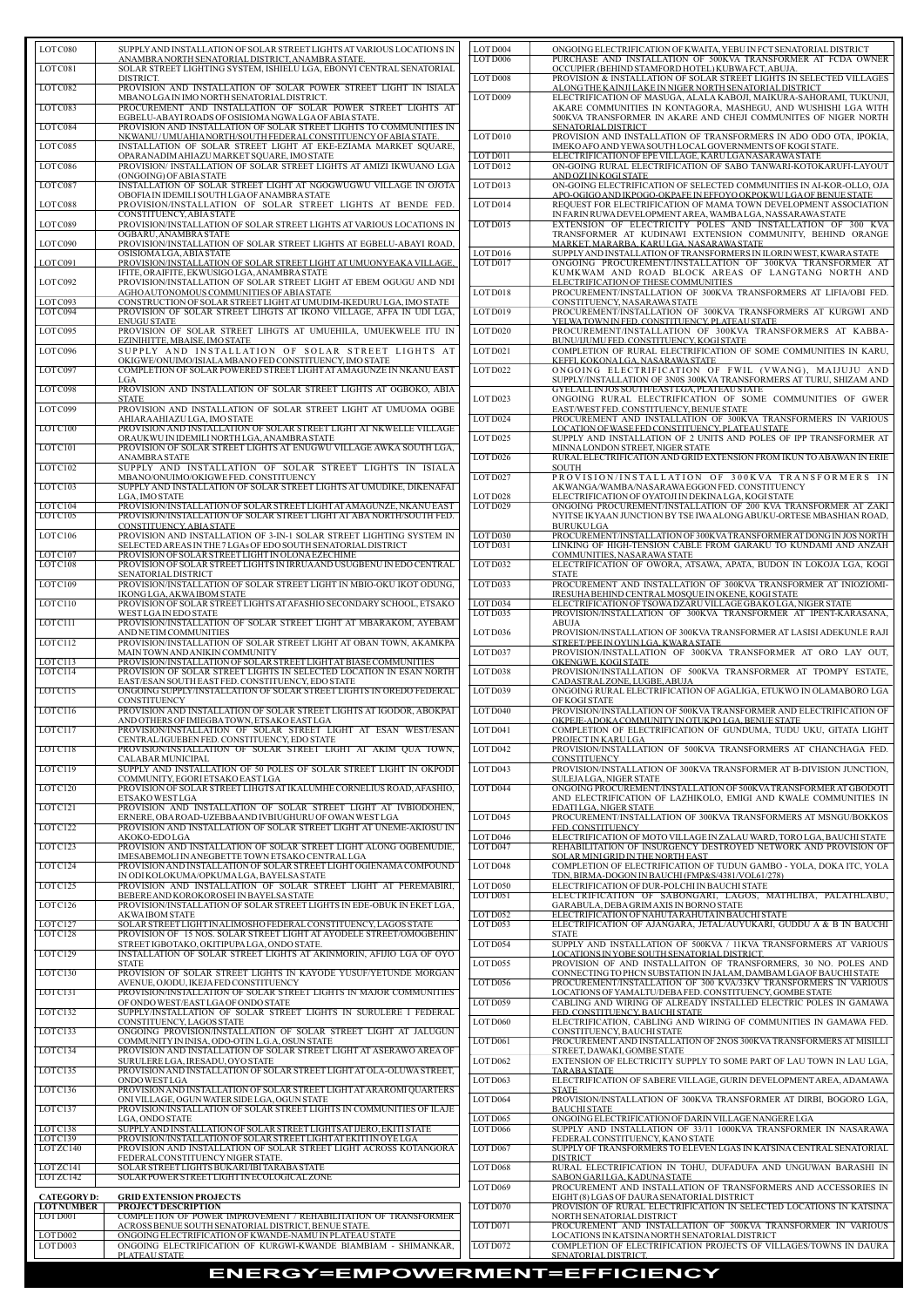| LOT D073                        | PROVISION AND INSTALLATION OF 500KVA TRANSFORMERS IN KEBBI                                                                                  |
|---------------------------------|---------------------------------------------------------------------------------------------------------------------------------------------|
| LOT D074                        | SENATORIAL DISTRICT OF KEBBI STATE<br>PROVISION/INSTALLATION OF 300KVA, 33/0.415kV DISTRIBUTION TRANSFORMERS                                |
|                                 | AT FADAN-KAJE ST. MARY'S IN ZANGO KATAF, LGA OF KADUNA STATE                                                                                |
| LOTD075                         | ELECTRIFICATION OF KUFAI MADAKIYA COMMUNITY, ZANGO KATAF LGA,                                                                               |
| LOTD076                         | <b>KADUNA STATE</b><br>PROCUREMENT/INSTALLATION OF 300KVA TRANSFORMERS AT SOKOTO                                                            |
|                                 | NORTH/SOUTH LGA                                                                                                                             |
| LOTD077                         | PROCUREMENT/INSTALLATION OF 300KVA TRANSFORMERS AT JEMA'A/SANGA<br>FED. CONSTITUENCY, KADUNA STATE                                          |
| LOT D078                        | SUPPLY AND INSTALLATION OF 300KVA TRANSFORMERS AT KADUNA NORTH,                                                                             |
| LOT D079                        | <b>KADUNA STATE</b><br>ONGOING ELECTRIFICATION OF MAZARE IN WUDILLGA, KANO STATE                                                            |
| LOT D080                        | ONGOING SUPPLY/INSTALLATION OF 200KVA/33/0.415 TRANSFORMER AND                                                                              |
|                                 | SUBSTATION MATERIAL AT TSANYAWA TOWN RELIEF SUBSTATION                                                                                      |
| LOT D081                        | ONGOING EXTENSION OF LT SUPPLY AT TSANYAWA UNGUWAR GABAS AND<br>TSANYAWA UNGUWAR YAMMA, TSANYAAWA TOWN, KANO STATE                          |
| LOT D082                        | ONGOING ELECTRIFICATION OF AUKI-KEKU-BINGI OF BUNGUDU/MARU FED.                                                                             |
| LOT D083                        | CONSTITUENCY, ZAMFARA STATE<br>ONGOING PROCUREMENT/INSTALLATION OF 300 KVA TRANSFORMERS IN SOME                                             |
|                                 | COMMUNITIES OF GUMEL/GAGARAWA/MAI GATARI/SULE TANKARKAR FED.                                                                                |
| LOT D084                        | CONSTITUENCY, JIGAWA STATE<br>ONGOING ENHANCED POWER GENERATION FOR COMMUNITIES IN CHIKUN AND                                               |
|                                 | KAJURU FED. CONSTITUENCY, KADUNA STATE                                                                                                      |
| LOT D085                        | PROVISION/INSTALLATION OF 300KVA TRANSFORMERS AT GWARAM FED.<br>CONSTITUENCY, JIGAWA STATE                                                  |
| LOTD086                         | ONGOING ELECTRIFICATION OF UNGUWAR BANMI-UNG SABON GIDA-KANKO-                                                                              |
|                                 | UNGUWAR HAE UNGUWAR SALLAH-GWAGWAYE VILLAGES IN FUNTUALGA                                                                                   |
| LOTD087                         | ONGOING ELECTRIFICATION OF SABO, KATOGE, UNG-BABAN AUDU-UNG<br>ALKASIRN KRI JAM KAURA FAWA UNG-MALAM HAJJI VILLAGES IN DANDUME              |
|                                 | LGA                                                                                                                                         |
| LOTD088                         | PROCUREMENT AND INSTALLATION OF 500KVA/11KV TRANSFORMERS AT<br>MANGORON MAHAUTA GAMA QUARTERS AND DAUSAYI TOWN GEZAWA LGA,                  |
|                                 | KANO STATE                                                                                                                                  |
| LOT D089                        | PROCUREMENT AND INSTALLATION OF 300KVA TRANSFORMERS AT GAYI, DIGGI,<br>MAGARE, BAYAN KARAAREAAND GAWASU IN KALGO/BIRNIN KEBBI LGA           |
| LOT D090                        | RURAL ELECTRIFICATION OF DUGURAWA RIMIN-GADO LGA, KANO STATE                                                                                |
| LOT D091                        | PROCUREMENT AND INSTALLATION OF 300KVA TRANSFORMERS AT<br>DAMBATTA/MAKODA FED. CONSTITUENCY                                                 |
| LOT D092                        | ELECTRIFICATION OF GABAS DANANA ASAMA'U GGSS KAMBA, KEBBI STATE                                                                             |
| LOT D093                        | PROCUREMENT AND INSTALLATION OF 300KVA TRANSFORMERS AT GABAS DA<br>NANAASAMA'U GGSS KAMBA, KEBBI STATE                                      |
| LOT D094                        | ONGOING ELECTRIFICATION/INSTALLATION OF 300KVA TRANSFORMER AT                                                                               |
|                                 | BABAN-SAURA AND U/MARUBA IN KAKAU/KUJAMA DISTRICT, CHIKUN LGA,<br><b>KADUNA STATE</b>                                                       |
| LOT D095                        | PROCUREMENT AND INSTALLATION OF 300KVA TRANSFORMER AT DAM SIDE AND                                                                          |
| LOT D096                        | SABUWAR KASUWA OF ZURU IN ZURU LGA, KEBBI STATE<br>SUPPLY AND INSTALLATION OF 300KVA TRANSFORMERS AT                                        |
|                                 | DAWAKIN/TOFA/RIMIN GADO LGA OF KANO STATE                                                                                                   |
| LOT D097                        | PROVISION/INSTALLATION OF 300KVA TRANSFORMER AT SAMARU AREA, BEHIND<br>KING FAHAD WOMEN AND CHILDREN HOSPITAL, GUSAU ZAMFARA STATE          |
| LOTD098                         | GRID EXTENSION FROM KYAYYA TO KANOK IN JEMA'A LGA, KADUNA STATE                                                                             |
| LOTD099                         | GRID EXTENSION FROM KWASSU TO UNGWAN GWANDA IN SANGA LGA, KADUNA<br><b>STATE</b>                                                            |
| LOTD100                         | PROVISION/INSTALLATION OF 300KVA/33 KV TRANSFORMER AT JEMA'A/SANGA                                                                          |
| LOTD101                         | FED CONSTITUENCY<br>ELECTRIFICATION OF BANGI, RIMINGADO LGA, KANO STATE                                                                     |
| LOTD102                         | REHABILITATION AND COMPLETION OF BURDUGAU AND UNGUWAR GAMBO                                                                                 |
| LOTD103                         | RURAL ELECTRIFICATION PROJECTS IN MALUNFASHI<br>ELECTRIFICATION OF MADAMMAWA, GARFAGAL AND KIRILLA TOWNS IN                                 |
|                                 | BIRNIWA/GURI/KIRIKASAMMAFED. CONSTITUENCY, JIGAWA STATE                                                                                     |
| LOTD104<br>LOT D <sub>105</sub> | ELECTRIFICATION OF DAN ISAN FULANI AND KANAWA<br>SUPPLY /INSTALLATION OF 10 NOS OF 500KVA TRANSFORMERS IN ABA                               |
|                                 | NORTH/SOUTH FED. CONST. ABIA STATE                                                                                                          |
| LOT D <sub>106</sub>            | SUPPLY AND INSTALLATION OF 20 NUMBERS 500KVA TRANSFORMERS FOR RURAL<br>ELECTRIFICATION IN OHAUKWU, EBONYI, ABAKALIKI AND IZZI LGA OF EBONYI |
|                                 | NORTH SENATORIAL DISTRICT, EBONYI STATE                                                                                                     |
| LOT D <sub>107</sub>            | ERGP 445002585 RURAL ELECTRIFICATION OF OMASI-UNO COMMUNITY<br>AYAMELUM LGA OF ANAMBRA STATE                                                |
| LOT D108                        | EXTENSION OF ELECTRICITY VIA 33KVA LINE AND PROVISION OF ALL IN ONE                                                                         |
|                                 | SOLAR STREET LIGHT TO AMOKWU AUTONOMOUS COMMUNITY, UDI LGA, ENUGU<br>STATE.                                                                 |
| LOT D <sub>109</sub>            | UBURU RURAL ELECTRIFICATION, EBONYI STATE                                                                                                   |
| LOTD110                         | UPGRADE OF UMUODU UMUAKWU RURAL ELECTRIFICATION PROJECTS IN<br>ISIALANGWA NORTH LGA OF ABIA STATE                                           |
| LOT D111                        | EXTENSION OF ELECTRICITY AND INSTALLATION OF TRANSFORMERS IN                                                                                |
|                                 | COMMUNITIES IN ABIA SOUTH SENATORIAL DISTRICT (OBINGWA, ABA NORTH,<br>ABA SOUTH, UGWUNAGBO, UKWA WESTAND UKWA EAST LGAS)                    |
| LOTD112                         | PROVISION AND INSTALLATION OF TRANSFORMERS IN IHECHIOWA, AKOLI,                                                                             |
|                                 | UTURU, OROR AROCHUKWU, NTALAKWU, AKANU OHAFIA, OKAMU OHAFIA,<br>ACHA ISUIKWUATO, AND ABIRIBA IN ABIA NORTH SENATORIAL DISTRICT.             |
| LOTD113                         | COMPLETION OF ON-GOING RURAL ELECTRIFICATION PROJECTS IN THE                                                                                |
|                                 | FOLLOWING COMMUNITIES IN ABIA NORTH SENATORIAL DISTRICT ATAN ABAM,<br>LOKPA UMUNNEOCHI, ELUAMA ISUIKWUATO, OKAGWA ITEM, NDIAWA UBIBIA,      |
|                                 | NDIAGWU ABAM, OZARA, UMUAQUA                                                                                                                |
| LOTD114                         | SUPPLY OF TRANSFORMERS TO ENEKWESUMPU NKPOR, IDEMILI NORTH<br>ANAMBRA STATE.                                                                |
| LOTD115                         | EXTENSION OF ELECTRICITY IN NDI AHUMA AND NDI AGWU ABAM IN                                                                                  |
| LOTD116                         | AROCHUKWU/OHAFIA FEDERAL CONSTITUENCY OF ABIA STATE.<br>PROVISION & INSTALLATION OF TRANSFORMER IN AGBILIGBA (AMAOKWE) IN                   |
|                                 | ORUMBANORTHLGA, ANAMBRA STATE                                                                                                               |
| LOT D <sub>117</sub>            | COMPLETION OF RURAL ELECTRIFICATION IN UMUANYANKU IKPEREJERE IN<br>IHITTE UBOMA. LGA IMO STATE                                              |
| LOTD118                         | PROVISION/INSTALLATION OF 33KVA TRANSFORMER IN UMUELEM, OLA-ELEM                                                                            |
| LOTD119                         | AUTONOMOUS COMMUNITY, ABOH MBAISE, IMO STATE<br>PROVISION/INSTALLATION OF 500 KVA TRANSFORMER AT CHIEF JOHN OKOYE                           |
|                                 | STREET, AMAFOR NKPOR-UNO, IDEMILI NORTH LGA OF ANAMBRA STATE                                                                                |

| LOT D073                | PROVISION AND INSTALLATION OF 500KVA TRANSFORMERS IN KEBBI                                                                         | LOT D134                        | PROVISION/INSTALLATION OF 500KVA TRANSFORMERS IN                                                                                                     |
|-------------------------|------------------------------------------------------------------------------------------------------------------------------------|---------------------------------|------------------------------------------------------------------------------------------------------------------------------------------------------|
| LOT D074                | SENATORIAL DISTRICT OF KEBBI STATE<br>PROVISION/INSTALLATION OF 300KVA, 33/0.415kV DISTRIBUTION TRANSFORMERS                       | LOTD135                         | NKWERRE/ISU/NJABA/NWANGELE FED CONSTITUENCY<br>PROCUREMENT/INSTALLATION OF 500KVA/33KV TRANSFORMERS AT NNEWI                                         |
|                         | AT FADAN-KAJE ST. MARY'S IN ZANGO KATAF, LGA OF KADUNA STATE                                                                       |                                 | NORTH/SOUTH AND EKWUSIGO FED. CONSTITUENCY, ANAMBRA STATE                                                                                            |
| LOTD075                 | ELECTRIFICATION OF KUFAI MADAKIYA COMMUNITY, ZANGO KATAF LGA,<br><b>KADUNA STATE</b>                                               | LOTD136                         | PROCUREMENT AND INSTALLATION OF 300KVA TRANSFORMER AT UMUEZE<br>EZIALA OBIZI IN EZINIHITTE, MBAISE, IMO STATE                                        |
| LOTD076                 | PROCUREMENT/INSTALLATION OF 300KVA TRANSFORMERS AT SOKOTO                                                                          | LOTD137                         | SUPPLY AND INSTALLATION OF 200KVA 33/11, 300KVA 33/11 IN                                                                                             |
| LOTD077                 | NORTH/SOUTH LGA<br>PROCUREMENT/INSTALLATION OF 300KVA TRANSFORMERS AT JEMA'A/SANGA                                                 | LOTD138                         | OKIGWE/ONUIMO/ISIALA MBANO FED CONSTITUENCY, IMO STATE<br>PROCUREMENT/INSTALLATION OF 500KVA TRANSFORMER AT UCHENABO                                 |
| LOT D078                | FED. CONSTITUENCY, KADUNA STATE<br>SUPPLY AND INSTALLATION OF 300KVA TRANSFORMERS AT KADUNA NORTH,                                 |                                 | IBUGHIBU UMUCHU, ANAMBRA STATE LOT D139P R O C U R E M E N T A N D                                                                                   |
|                         | <b>KADUNA STATE</b>                                                                                                                |                                 | INSTALLATION OF 300KVA TRANSFORMER AT OZARA ENUGWUABO UFUMA,<br>ORUMBA NORTH LGA, ANAMBRA STATE                                                      |
| LOT D079<br>LOT D080    | ONGOING ELECTRIFICATION OF MAZARE IN WUDILLGA, KANO STATE<br>ONGOING SUPPLY/INSTALLATION OF 200KVA/33/0.415 TRANSFORMER AND        | LOTD140                         | PROVISION/INSTALLATION OF 300KVA TRANSFORMER AT AMA EZENWANNE<br>EZENWATA OF UBAH VILLAGE AKPULU IDEATO NORTH LGA                                    |
|                         | SUBSTATION MATERIAL AT TSANYAWA TOWN RELIEF SUBSTATION                                                                             | LOTD141                         | RURAL ELECTRIFICATION IN UBAHA, UDOGADI-OKPORO ORLULGA, IMO STATE                                                                                    |
| LOT D081                | ONGOING EXTENSION OF LT SUPPLY AT TSANYAWA UNGUWAR GABAS AND<br>TSANYAWA UNGUWAR YAMMA, TSANYAAWA TOWN, KANO STATE                 | LOT D <sub>142</sub><br>LOTD143 | PROVISION/INSTALLATION OF 300KVA TRANSFORMER AT OBOWO LGA, IMO STATE<br>PROCUREMENT/INSTALLATION OF 500KVA/33KV TRANSFORMERS AT ABA                  |
| LOT D082                | ONGOING ELECTRIFICATION OF AUKI-KEKU-BINGI OF BUNGUDU/MARU FED.                                                                    |                                 | NORTH/SOUTH FED. CONSTITUENCY                                                                                                                        |
| LOT D083                | CONSTITUENCY, ZAMFARA STATE<br>ONGOING PROCUREMENT/INSTALLATION OF 300 KVA TRANSFORMERS IN SOME                                    | LOT D144                        | SUPPLY AND INSTALLATION (REPLACEMENT) OF TRANSFORMER AT AZUMIRI<br>IKWUANO LGA, ABIA STATE                                                           |
|                         | COMMUNITIES OF GUMEL/GAGARAWA/MAI GATARI/SULE TANKARKAR FED.<br>CONSTITUENCY, JIGAWA STATE                                         | LOT D <sub>145</sub>            | PROVISION/INSTALLATION OF 500KVA TRANSFORMERS IN SOUTHERN<br>SENATORIAL DISTRICT OF CROSS RIVER STATE                                                |
| LOT D084                | ONGOING ENHANCED POWER GENERATION FOR COMMUNITIES IN CHIKUN AND                                                                    | <b>LOTD146</b>                  | SUPPLY AND INSTALLATION OF 300 KVA TRANSFORMERS IN UGHELLI NORTH LGA,                                                                                |
| LOTD085                 | KAJURU FED. CONSTITUENCY, KADUNA STATE<br>PROVISION/INSTALLATION OF 300KVA TRANSFORMERS AT GWARAM FED.                             | LOTD147                         | DELTA CENTRAL SENATORIAL DISTRICT, DELTA STATE<br>EXTENSION OF 33KVALINE IN OLONA EZECHIME                                                           |
|                         | CONSTITUENCY, JIGAWA STATE                                                                                                         | LOTD148                         | ELECTRIFICATION OF ITEKPA, OOH WARDS OF YALA LGA OF CROSS RIVER NORTH                                                                                |
| LOTD086                 | ONGOING ELECTRIFICATION OF UNGUWAR BANMI-UNG SABON GIDA-KANKO-<br>UNGUWAR HAE UNGUWAR SALLAH-GWAGWAYE VILLAGES IN FUNTUALGA        | LOTD149                         | SENATORIAL DISTRICT OF CRS<br>PROVISION AND INSTALLATION OF TRANSFORMERS IN AKPOKA STREET UROMI,                                                     |
| LOT D087                | ONGOING ELECTRIFICATION OF SABO, KATOGE, UNG-BABAN AUDU-UNG<br>ALKASIRN KRI JAM KAURA FAWA UNG-MALAM HAJJI VILLAGES IN DANDUME     |                                 | ATANI-UROMI OFF UBIAYE RDAND UJE-ORO STREET IN ESAN NORTH EAST OF EDO<br><b>STATE</b>                                                                |
|                         | LGA                                                                                                                                | LOTD150                         | COMPLETION OF ONGOING INSTALLATION OF 500 KVA TRANSFORMERS IN                                                                                        |
| LOTD088                 | PROCUREMENT AND INSTALLATION OF 500KVA/11KV TRANSFORMERS AT<br>MANGORON MAHAUTA GAMA QUARTERS AND DAUSAYI TOWN GEZAWA LGA,         |                                 | OKPUJIE UROMI EWU AND REPLACEMENT OF OBSOLETE AND BURNT<br>TRANSFORMERS IN IRRUA, EDO CENTRAL SENATORIAL DISTRICT                                    |
| LOT D089                | <b>KANO STATE</b><br>PROCUREMENT AND INSTALLATION OF 300KVA TRANSFORMERS AT GAYI, DIGGI,                                           | LOTD151                         | PROVISION & INSTALLATION OF TRANSFORMERS IN EDEOHA COMMUNITIES IN<br>AHOADA EAST LGA, RIVERS STATE                                                   |
|                         | MAGARE, BAYAN KARA AREA AND GAWASU IN KALGO/BIRNIN KEBBI LGA                                                                       | LOTD152                         | PROVISION AND INSTALLATION OF 300 KVA TRANSFORMER AT NO.1, IBADA                                                                                     |
| LOTD090<br>LOT D091     | RURAL ELECTRIFICATION OF DUGURAWA RIMIN-GADO LGA, KANO STATE<br>PROCUREMENT AND INSTALLATION OF 300KVA TRANSFORMERS AT             |                                 | <b>OUARTERS, OPPOSITE MTN MAST, EDJEKOTA-UGHELLI RD, EDJEKOTA, UGHELLI</b><br>NORTH LGA, DELTA STATE                                                 |
| LOT D092                | DAMBATTA/MAKODA FED. CONSTITUENCY<br>ELECTRIFICATION OF GABAS DANANAASAMA'U GGSS KAMBA, KEBBI STATE                                | LOTD153<br>LOTD154              | GRID EXTENSION FROM UYANGA TO EKPRI/AKWA IBAMI COMMUNITIES<br>GRID EXTENSION FROM IKOT EFFANGA TO MBEBUI VILLAGE AND RURAL                           |
| LOT D093                | PROCUREMENT AND INSTALLATION OF 300KVA TRANSFORMERS AT GABAS DA                                                                    |                                 | ELECTRIFICATION OF THE COMMUNITY                                                                                                                     |
| LOT D094                | NANAASAMA'U GGSS KAMBA, KEBBI STATE<br>ONGOING ELECTRIFICATION/INSTALLATION OF 300KVA TRANSFORMER AT                               | LOTD155<br>LOTD156              | RURAL ELECTRIFICATION OF HIGHLAND/MFAM-ATOYI COMMUNITIES<br>RURAL ELECTRIFICATION OF CAMP 5(AGUIASA) CAMP 4 (NTUI ISEH) CAMP 3 (NJOK                 |
|                         | BABAN-SAURA AND U/MARUBA IN KAKAU/KUJAMA DISTRICT, CHIKUN LGA,<br><b>KADUNA STATE</b>                                              | LOT D <sub>157</sub>            | IKA) VILLAGES IN OJUK SOUTH<br>PROCUREMENT/INSTALLATION OF 500KVA TRANSFORMERS IN VARIOUS                                                            |
| $LOT$ $\overline{D095}$ | PROCUREMENT AND INSTALLATION OF 300KVA TRANSFORMER AT DAM SIDE AND<br>SABUWAR KASUWA OF ZURU IN ZURU LGA, KEBBI STATE              | LOTD158                         | COMMUNITIES OF ISOKO NORTH/ISOKO SOUTH FED CONSTITUENCY, DELTA STATE<br>ELECTRIFICATION OF WULA MGBA-ESHUO TO BOKALUM AND BAMBA                      |
| LOTD096                 | SUPPLY AND INSTALLATION OF 300KVA TRANSFORMERS AT                                                                                  |                                 | <b>COMMUNITIES</b>                                                                                                                                   |
| LOT D097                | DAWAKIN/TOFA/RIMIN GADO LGA OF KANO STATE<br>PROVISION/INSTALLATION OF 300KVA TRANSFORMER AT SAMARU AREA, BEHIND                   | LOTD159<br>LOTD160              | REHABILITATION AND CONSTRUCTION OF BIAKPAN ELECTRIFICATION<br>SUPPLY OF 500KVA TRANSFORMER TO IDAH AND COMPLETION OF RURAL                           |
| LOTD098                 | KING FAHAD WOMEN AND CHILDREN HOSPITAL, GUSAU ZAMFARA STATE<br>GRID EXTENSION FROM KYAYYA TO KANOK IN JEMA'A LGA, KADUNA STATE     | LOTD161                         | ELECTRIFICATION IN WANIHEM, YALALGA<br>CONNECTION OF ELECTRICITY FROM NGO TOWN TO OPOBO TO THE NATIONAL                                              |
| LOT D099                | GRID EXTENSION FROM KWASSU TO UNGWAN GWANDA IN SANGA LGA, KADUNA                                                                   |                                 | GRID IN ANDONI-OPOBO/NKORO FED. CONSTITUENCY                                                                                                         |
| LOTD100                 | <b>STATE</b><br>PROVISION/INSTALLATION OF 300KVA/33 KV TRANSFORMER AT JEMA'A/SANGA                                                 | LOT D <sub>162</sub>            | EXTENSION OF ELECTRIFICATION OF PROJECT IN NTAN COUNCIL WARD, EKORI,<br>YAKURR LGA, CROSS RIVER STATE                                                |
| LOTD101                 | FED CONSTITUENCY<br>ELECTRIFICATION OF BANGI, RIMINGADO LGA, KANO STATE                                                            | LOTD163                         | REACTIVATION OF POWERLINE AND INSTALLATION OF 500KVA TRANSFORMER AT<br>MBAK OBIO ITAM IN ITU LGA OF AKWA IBOM STATE                                  |
| LOTD102                 | REHABILITATION AND COMPLETION OF BURDUGAU AND UNGUWAR GAMBO                                                                        | LOTD164                         | COMPLETION OF ELECTRIFICATION PROJECT OF OGOMOGOM AND ABILTY IN                                                                                      |
| LOTD103                 | RURAL ELECTRIFICATION PROJECTS IN MALUNFASHI<br>ELECTRIFICATION OF MADAMMAWA, GARFAGAL AND KIRILLA TOWNS IN                        | <b>LOTD166</b>                  | IKOM LGA, CROSS RIVER STATE<br>ONGOING ELECTRIFICATION OF IKOT UDOFIA ITAK UKPOM IKOT EDEM UDO AND                                                   |
| LOT D <sub>104</sub>    | BIRNIWA/GURI/KIRIKASAMMA FED. CONSTITUENCY, JIGAWA STATE<br>ELECTRIFICATION OF DAN ISAN FULANI AND KANAWA                          |                                 | IKPOROM ITU MBON USO ITIE IKPE COMMUNITIES OF INI/IKONO FED.<br>CONSTITUENCY, AKWA-IBOM                                                              |
| LOT D <sub>105</sub>    | SUPPLY /INSTALLATION OF 10 NOS OF 500KVA TRANSFORMERS IN ABA                                                                       | LOTD167                         | PROCUREMENT AND INSTALLATION OF 300KVA TRANSFORMERS IN VARIOUS                                                                                       |
| LOT D <sub>106</sub>    | NORTH/SOUTH FED. CONST. ABIA STATE<br>SUPPLY AND INSTALLATION OF 20 NUMBERS 500KVA TRANSFORMERS FOR RURAL                          | LOTD168                         | LOCATION OF IKA NORTH EAST/IKA SOUTH FED CONSTITUENCY, DELTA STATE<br>PROCUREMENT AND INSTALLATION OF 300KVA TRANSFORMERS AT UZEBBA                  |
|                         | ELECTRIFICATION IN OHAUKWU, EBONYI, ABAKALIKI AND IZZI LGA OF EBONYI<br>NORTH SENATORIAL DISTRICT, EBONYI STATE                    | LOT D171                        | GRAMMER SCHOOLAND IVBIUGHURU-UKHUSE IN OWAN WESTLGA<br>ONGOING PROCUREMENT/INSTALLATION OF 2NOS 500KVA TRANSFORMERS AT                               |
| LOT D <sub>107</sub>    | ERGP 445002585 RURAL ELECTRIFICATION OF OMASI-UNO COMMUNITY                                                                        |                                 | SABO QUARTERS IN IMIEGBA TOWN, ETSAKO EAST L.G.A, EDO STATE                                                                                          |
| LOT D <sub>108</sub>    | AYAMELUM LGA OF ANAMBRA STATE<br>EXTENSION OF ELECTRICITY VIA 33KVA LINE AND PROVISION OF ALL IN ONE                               | LOT D172                        | PROCUREMENT AND INSTALLATION OF 500KVA TRANSFORMERS AT OKPODI IN<br>EGORIAGENEBODE, ETSAKO EASTLGA                                                   |
|                         | SOLAR STREET LIGHT TO AMOKWU AUTONOMOUS COMMUNITY, UDI LGA, ENUGU<br>STATE.                                                        | LOT D173                        | ELECTRIFICATION OF 5KM LINE WITH 500KVA TRANSFORMER AT OMODIAGBE<br>LINKING DOCTOR AKERE EDEHOMON ROAD OFF EMUADO EKPOMA, ESAN WEST                  |
| LOTD109                 | UBURU RURAL ELECTRIFICATION, EBONYI STATE                                                                                          |                                 | LGA                                                                                                                                                  |
| LOTD110                 | UPGRADE OF UMUODU UMUAKWU RURAL ELECTRIFICATION PROJECTS IN<br>ISIALANGWANORTH LGA OF ABIA STATE                                   | LOT D174                        | PROCUREMENT/INSTALLATION OF 500KVA TRANSFORMER AT AFOWA OF ETSAKO<br>WESTLGA                                                                         |
| LOT D111                | EXTENSION OF ELECTRICITY AND INSTALLATION OF TRANSFORMERS IN<br>COMMUNITIES IN ABIA SOUTH SENATORIAL DISTRICT (OBINGWA, ABA NORTH, | LOT D175                        | PROCUREMENT AND INSTALLATION OF 300KVA TRANSFORMERS AT AKPABUYO<br><b>LGA, CROSS RIVER STATE</b>                                                     |
|                         | ABA SOUTH, UGWUNAGBO, UKWA WESTAND UKWA EAST LGAS)                                                                                 | LOT D176                        | PROCUREMENT AND INSTALLATION OF 300KVA TRANSFORMER AT OZUOBA                                                                                         |
| LOTD112                 | PROVISION AND INSTALLATION OF TRANSFORMERS IN IHECHIOWA, AKOLI,<br>UTURU, OROR AROCHUKWU, NTALAKWU, AKANU OHAFIA, OKAMU OHAFIA,    | LOT D177                        | TOWN, OBIO AKPOR LGARIVERS STATE<br>PROVISION/INSTALLATION OF 300KVA TRANSFORMER AT UBUBA OBOJIA NKPOR                                               |
| LOTD113                 | ACHAISUIKWUATO, AND ABIRIBA IN ABIANORTH SENATORIAL DISTRICT.<br>COMPLETION OF ON-GOING RURAL ELECTRIFICATION PROJECTS IN THE      | LOT D178                        | IN IDEMMILLI NORTH LGA<br>EXTENSION OF ELECTRICITY TO KANOBA EKPERI IN ETSAKO CENTRAL LGA                                                            |
|                         | FOLLOWING COMMUNITIES IN ABIA NORTH SENATORIAL DISTRICT ATAN ABAM,                                                                 | LOTD179                         | EXTENSION OF LOW TENSION AND INSTALLATION OF TRANSFORMER AT EGORO                                                                                    |
|                         | LOKPA UMUNNEOCHI, ELUAMA ISUIKWUATO, OKAGWA ITEM, NDIAWA UBIBIA,<br>NDIAGWU ABAM, OZARA, UMUAQUA                                   | LOTD180                         | AMENDE FARMING COMMUNITY IN ESAN WEST, EDO STATE<br>PROVISION/INSTALLATION OF 300KVA TRANSFORMER AT MBERE EKPE, AKAMBA                               |
| LOTD114                 | SUPPLY OF TRANSFORMERS TO ENEKWESUMPU NKPOR, IDEMILI NORTH<br>ANAMBRA STATE.                                                       | LOTD181                         | NSUKARA OFFOT, UYOLGA<br>ONGOING PROCUREMENT/INSTALLATION OF 500KVA TRANSFORMERS AT OGBE-                                                            |
| LOTD115                 | EXTENSION OF ELECTRICITY IN NDI AHUMA AND NDI AGWU ABAM IN<br>AROCHUKWU/OHAFIA FEDERAL CONSTITUENCY OF ABIA STATE.                 | LOTD182                         | OJI AND OGBE-OTITI IN UBULU OKITI ANIOCHA SOUTH LGA, DELTA STATE<br>COMPLETION OF ELECTRIFICATION AT OLOMA/IJAJA/OGBALIOSHE AIYETEJU IN              |
| LOTD116                 | PROVISION & INSTALLATION OF TRANSFORMER IN AGBILIGBA (AMAOKWE) IN                                                                  |                                 | AKOKO-EDO LGA, EDO STATE                                                                                                                             |
| LOTD117                 | ORUMBANORTHLGA, ANAMBRA STATE<br>COMPLETION OF RURAL ELECTRIFICATION IN UMUANYANKU IKPEREJERE IN                                   | LOTD183                         | REHABILITATION OF EXISTING 33KVA FROM HORO TO KOROMA TAI IN<br>ELEME/OYIGBO/TAI FED CONSTITUENCY, RIVERS STATE                                       |
| LOTD118                 | IHITTE UBOMA, LGA IMO STATE<br>PROVISION/INSTALLATION OF 33KVA TRANSFORMER IN UMUELEM, OLA-ELEM                                    | LOTD184                         | PROCUREMENT/INSTALLATION OF 300KVA TRANSFORMERS AT STEADYFLOW<br>UNIVERSITY, NDE-IKOM, CROSS RIVER STATE                                             |
|                         | AUTONOMOUS COMMUNITY, ABOH MBAISE, IMO STATE                                                                                       | LOTD185                         | PROVISION OF 10 NOS 500KVA TRASNFORMERS FOR ADO-ODO OTA FEDERAL                                                                                      |
| LOTD119                 | PROVISION/INSTALLATION OF 500 KVA TRANSFORMER AT CHIEF JOHN OKOYE<br>STREET, AMAFOR NKPOR-UNO, IDEMILI NORTH LGA OF ANAMBRA STATE  | LOTD186                         | CONSTITUENCY, OGUN STATE<br>ELECTRIFICATION PROJECT AT IREGBA-OJA, SURULERE LGA, OYO STATE                                                           |
| LOT D120                | PROVISION/INSTALLATION OF TRANSFORMER AT CHIEF NNADI STREET,<br>CBN QUARTERS, TRANSEGBU, OWERRI, IMO STATE                         | LOTD187                         | SUPPLY AND INSTALLATION OF 4 UNITS OF TRANFORMERS IN AMUWO ODOFIN<br>FEDERAL CONSTITUENCY, LAGOS STATE                                               |
| LOT D121                | PROVISION/INSTALLATION OF TRANSFORMERS AND ACCESSORIES IN IN<br>UMUGBERIM, UMULOLO UMUABAZU VILLAGE, ABOH MBAISE LGA OF IMO STATE  | LOTD188                         | SUPPLY AND INSTALLATION OF 2 UNITS OF 500KVA TRANSFORMERS IN OBAFEMI<br>OWODE LGA OF OGUN CENTRAL SENATORIAL DISTRICT.                               |
| LOT D122                | EXTENSION OF POWER (POLES, ALUMINIUM CABLE ETC) TO NEW LAYOUT                                                                      | LOTD189                         | PROVISION AND INSTALLATION OF 6 NOS. 300KVA TRANSFORMERS FOR IGEDE                                                                                   |
|                         | BETWEEN OKPASUE AND ORRA (3KM) IN OZIZZA AFIPKO NORTH LGA WITH 500KVA<br><b>TRANSFORMERS</b>                                       |                                 | FARM SETTLEMENT VIA AYEDE EKITI, IGOGO EKITI, ILUDUN EKITI, ATTA'S PALACE<br>AYEDE EKITI, OYE EKITI AND IRE EKITI IN EKITI NORTH SENATORIAL DISTRICT |
| LOTD123                 | POWER EXTENTION TO AFFA COMMUNITY THROUGH UMOKA, UDI NORTH, ENUGU<br><b>STATE</b>                                                  | LOT D190                        | PROVISION AND INSTALLATION OF TRANSFORMERS IN OSUN SENATORIAL<br>CENTRAL DISTRICT OF OSUN STATE                                                      |
| LOTD124                 | ONGOING ELECTRIFICATION OF AMOKWU-AFFA COMMUNITY IN UDI LGA, ENUGU                                                                 | LOTD191                         | PROCUREMENT/INSTALLATION OF 3 NOS 300KVA TRANSFORMERS AT IKEJA FED                                                                                   |
| LOTD125                 | <b>STATE</b><br>PROCUREMENT/INSTALLATION OF 500KVA/33KV LINE TRANSFORMERS IN                                                       | LOTD193                         | <b>CONSTITUENCY</b><br>PROCUREMENT/INSTALLATION OF 500KVA TRANSFORMER IN EWEKORO AND IFO                                                             |
| LOTD126                 | IKWUANO/UMUAHIANORTH/SOUTH FED. CONSTITUENCY<br>ENHANCEMENT OF POWER SUPPLY IN AROCHUKWU/OHAFIA FED.                               | LOT D194                        | <b>COMMUNITIES OF OGUN STATE</b><br>PROCUREMENT/INSTALLATION OF 300KVA AT EFUNSEKE CRESCENT, OKE-OLA                                                 |
| LOTD127                 | <b>CONSTITUENCY</b><br>PROCUREMENT/INSTALLATION OF 500KVA TRANSFORMER AT ABOH                                                      |                                 | STREET, OFF IGAN ROAD IN IJEBU-NORTH/IJEBU-EAST/OGUN WATERSIDE FED.<br><b>CONSTITUENCY</b>                                                           |
|                         | MBAISE/NGOR OKPALA FED CONSTITUENCY, IMO STATE                                                                                     | LOTD195                         | PROCUREMENT/INSTALLATION OF 500 KVA TRANSFORMERS AT SURULERE                                                                                         |
| LOTD128                 | PROCUREMENT/INSTALLATION OF 300KVA TRANSFORMERS AT UMUMBO<br>COMMUNITY IN AYAMELUM LGA, ANAMBRA STATE                              | LOTD196                         | ESTATE BESIDE ERUWA POLICE STATION IBARAPA EAST, OYO STATE<br>PROCUREMENT/INSTALLATION OF 500 KVA TRANSFORMERS AT AGBATA/BAPTIST                     |
| LOTD129<br>LOTD130      | ELECTRIFICATION OF AKIRIKA-OBU, UKWA EAST LGA, ABIA STATE<br>ENHANCEMENT OF ELECTRICITY AND POWER SUPPLY IN EBE/OTHER              | LOTD197                         | GRAMMAR SCHOOL ERUWAAREA, OYO STATE<br>ONGOING PROCUREMENT/INSTALLATION OF 500 KVA TRANSFORMERS AND                                                  |
|                         | COMMUNITIES OF UKPOR, NNEWI SOUTH LGA, ANAMBRA STATE                                                                               |                                 | PROVISION OF SOLAR STREET LIGHT IN SOME COMMUNITIES OF EKITI NORTH II                                                                                |
| LOTD131                 | SUPPLY/INSTALLATION OF 500/300KVA TRANSFORMERS AT ISIALA<br>MBANO/ONUIMO/OKIGWE FED. CONSTITUENCY, IMO STATE                       | LOT D198                        | FED. CONSTITUENCY<br>POWER IMPROVEMENT SUPPORT IN IKORODU FED. CONSTITUENCY, LAGOS STATE                                                             |
| LOT D132                | ONGOING POWER IMPROVEMENT AT AWGU AND OJI RIVER IN ANINRI/AWGU/OJI<br>RIVER FEDERAL CONSTITUENCY                                   | LOT D199                        | PROCUREMENT AND INSTALLATION OF 300KVA TRANSFORMERS IN VARIOUS<br>LOCATION OF SURULERE I FED CONSTITUENCY, LAGOS STATE                               |
| LOTD133                 | ENHANCING POWER DISTRIBUTION IN NSUKKA/IGBO-EZE SOTH FED.                                                                          | LOT D <sub>200</sub>            | ONGOING PROCUREMENT/INSTALLATION OF 300 KVA TRANSFORMERS IN SOME                                                                                     |
|                         | CONSTITUENCY, ENUGU STATE                                                                                                          |                                 | COMMUNITIES OF ABEOKUTA SOUTH LGA                                                                                                                    |